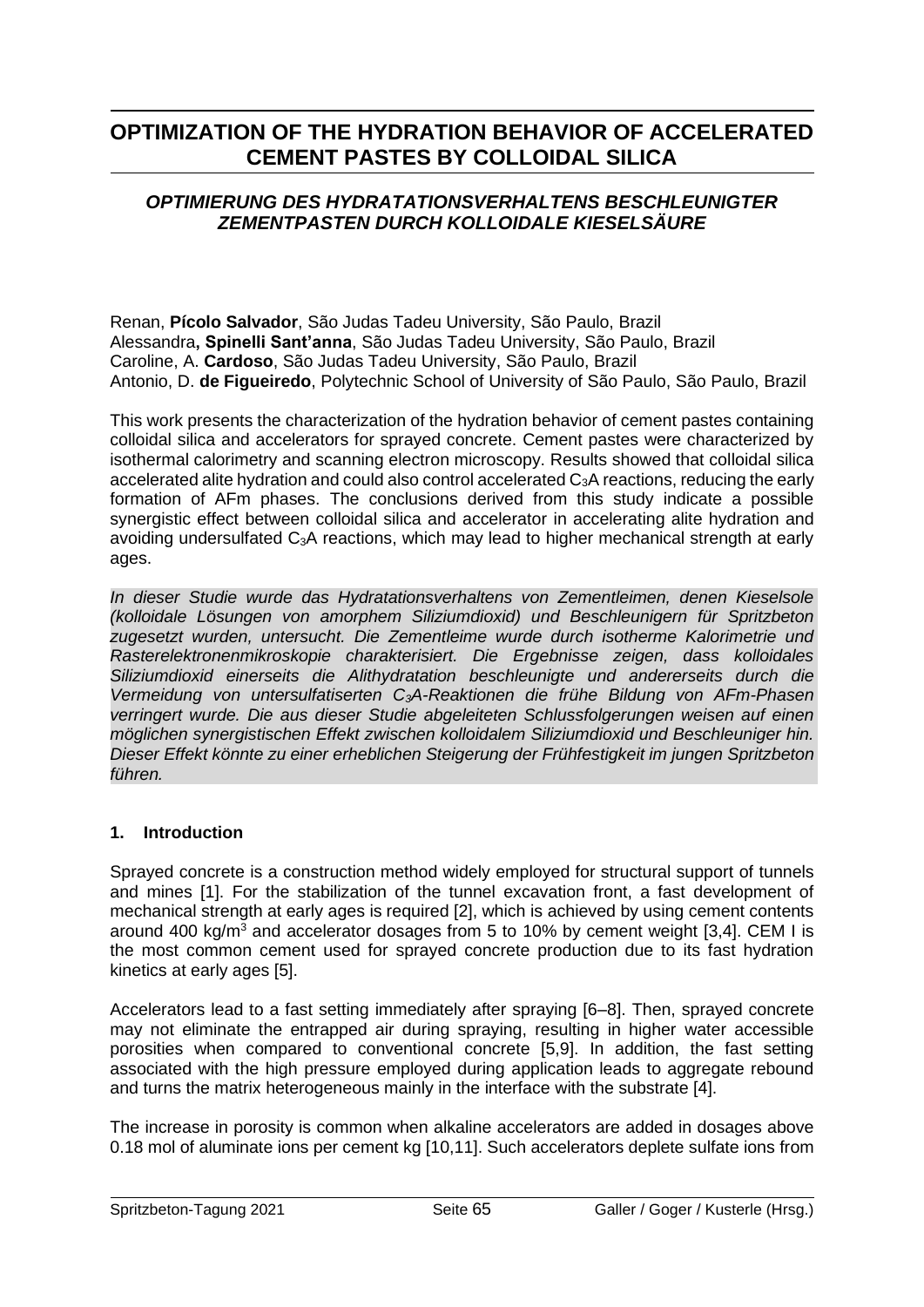the liquid phase quickly and accelerate C<sub>3</sub>A reactions, resulting in a suppress of alite hydration [7,12]. Consequently, the compressive strength of sprayed concrete produced with alkaline accelerators tend to be 20% lower than concretes produced with alkali-free accelerators [9,13]. Moreover, when alkaline accelerators are employed, the matrix is more susceptible to deleterious processes caused by the ingress of aggressive agents due to the inclusion of aluminum from accelerator [11,14].

To overcome those limitations, the combined use of admixtures and mineral additions may promote a synergistic interaction and optimize the evolution of mechanical strength of the matrix. Admixtures composed by colloidal silica improve the rheological behavior of the fresh concrete and facilitate pumping and spraying operations [15]. In addition, these compounds accelerate alite hydration, increasing the rate of mechanical strength development at early ages [16,17]. Therefore, the use of colloidal silica may contribute to the reduction of accelerator dosage, minimizing the undesired effects that may be generated due to the incorporation of aluminum in the matrix.

In this context, the objective of this study is to evaluate how the combined use of colloidal silica and accelerators influence hydration kinetics and the microstructure of cement pastes. Hydration kinetics was evaluated by isothermal calorimetry and the microstructure of the matrix was analyzed by scanning electron microscopy. Results show a synergistic effect of the combined use of colloidal silica and accelerators, resulting in faster reaction rates than in systems produced without colloidal silica.

# **2. Further important information**

#### 2.1 Materials

Materials selected to execute the experimental program are described in Table 1. Cement composition is presented in a previous research [11]. Its specific surface area determined by BET was 1.16  $\text{m}^2/\text{g}$  and insoluble residue determined according to [18] was 1.32% by cement weight (% bcw).

| <b>Material</b>           | Type                                                        |  |  |
|---------------------------|-------------------------------------------------------------|--|--|
| Cement                    | <b>CEM II/B-S 42.5R</b>                                     |  |  |
| Dispersing admixture      | Polycarboxylate ether solution                              |  |  |
| Admixture based on silica | Colloidal silica suspension                                 |  |  |
| Accelerators              | Alkaline (sodium aluminate), alkali-free (aluminum sulfate) |  |  |
| Water                     | Deionized                                                   |  |  |

*Tab. 1: Materials selected to the experimental program*

|  |  | Tab. 2: Properties of accelerators |
|--|--|------------------------------------|
|--|--|------------------------------------|

| Property                             | AF           | ΑK   |
|--------------------------------------|--------------|------|
| Solid content (%)                    | 40.0         | 43.0 |
| Specific weight (g/cm <sup>3</sup> ) | 1.32         | 1.45 |
| pH at 20 °C                          | 2.5          | 13.0 |
| $Al_2O_3$ content (%)                | 11.2         | 24.0 |
| Sufate content (%)                   | 23.0         |      |
| $Na2O$ content (%)                   |              | 19.0 |
| Stabilizing agent                    | organic acid |      |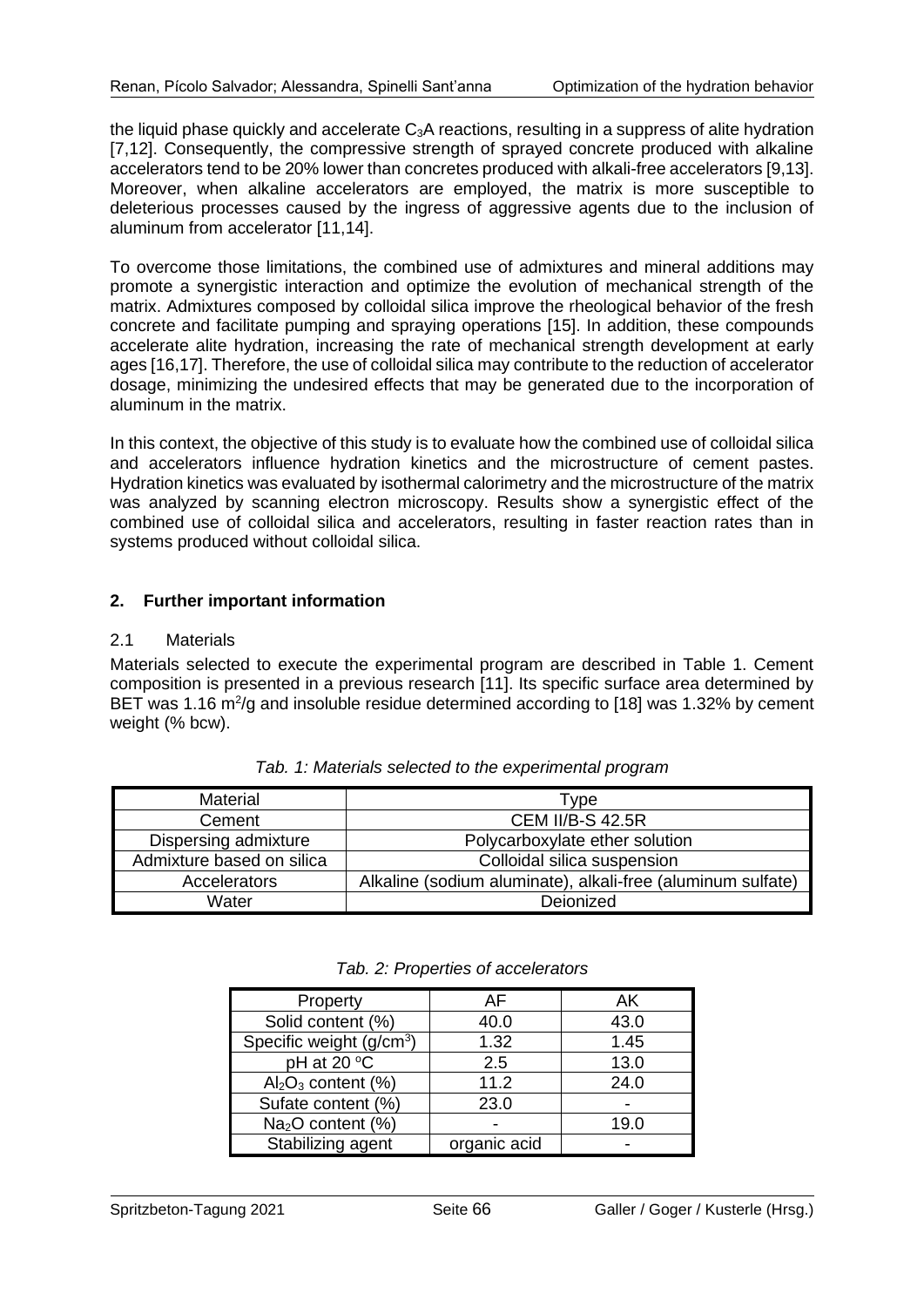Distilled water, a superplasticizer based on a polycarboxylate solution (34 % of solid content) and a suspension of colloidal silica (CS) containing 30% of solid content and a specific surface are of 305 m<sup>2</sup>/g were used. In addition, pastes were prepared with two different accelerators, composed by an aluminum sulfate solution (alkali-free) and a sodium aluminate solution (alkaline). These accelerators are identified as AF and AK, respectively, and their properties are presented in Table 2.

#### 2.2 Composition and preparation of cement pastes

Pastes were composed by a fixed water/cement (w/c) ratio equal to 0.45 and 0.3% of superplasticizer by cement weight (% bcw). Accelerator AF was used at 6.0 and 8.0% bcw, while accelerator AK was added at 2.0 and 4.0% bcw. The dosage of the colloidal silica suspension was equal to 1.0% bcw. Pastes were identified by '*CS content\_accelerator type and dosage*'. Pastes with no admixture were identified as '*REF*' and pastes containing only the superplasticizer were identified as '*REF\_SP*'.

The preparation of pastes consisted in mixing cement and water for 1 min using an IKA RW 20 agitator coupled with a R1342 4-bladed stirrer at 1500 rpm. Then, superplasticizer was added and the mixture was homogenized for 1 min at 1500 rpm. After that, the colloidal silica suspension was added and mixed for 1 min at 1500 rpm and the paste was transferred to a climatic chamber, where it was kept at 23°C for 1 h. Finally, accelerators were added and the resulting mix was homogenized for 30 s at 1500 rpm.

The addition of accelerator 1 h after the initial mixing intends to reproduce the condition found in sprayed concrete in practice (notice that concretes must be transported to the worksite after mixing, where they are sprayed with accelerators). This procedure also contributes to a clearer assessment of the heat flow attributed to accelerator reaction, which otherwise would overlap with the heat released during the initial mixing of cement and water [10].

#### 2.3 Test methods

#### 2.3.1 Isothermal calorimetry

Isothermal calorimetry was performed at 23  $^{\circ}$ C during 24 h with 8.0 g of cement paste, using a TAMAir isothermal calorimeter. This test was performed to analyze the hydration behavior of cement pastes of different compositions.

#### 2.3.2 Scanning electron microscopy

Scanning electron microscopy was performed to analyze the microstructure of cement pastes 15 h after accelerator addition. Fracture surfaces of cement pastes were analyzed in a Quanta FEG 650 microscope at the voltage of 20 kV. Samples were dried by the solvent exchange method [19,20] and coated with carbon. Morphology of the precipitated hydrates was evaluated by secondary electron imaging and their chemical composition was assessed by energy dispersive X-ray analysis.

#### **3. Results and discussion**

#### 3.1 Isothermal calorimetry

Figure 1 shows the heat flow curves of accelerated cement pastes from 0 to 24 h. Figure 1.a represents the heat flow curves of pastes produced with accelerator AF, while Figure 1.b depicts the curves of pastes produced with accelerator AK. Table 3 summarizes the characteristic points of the heat flow curves, determined according to [10].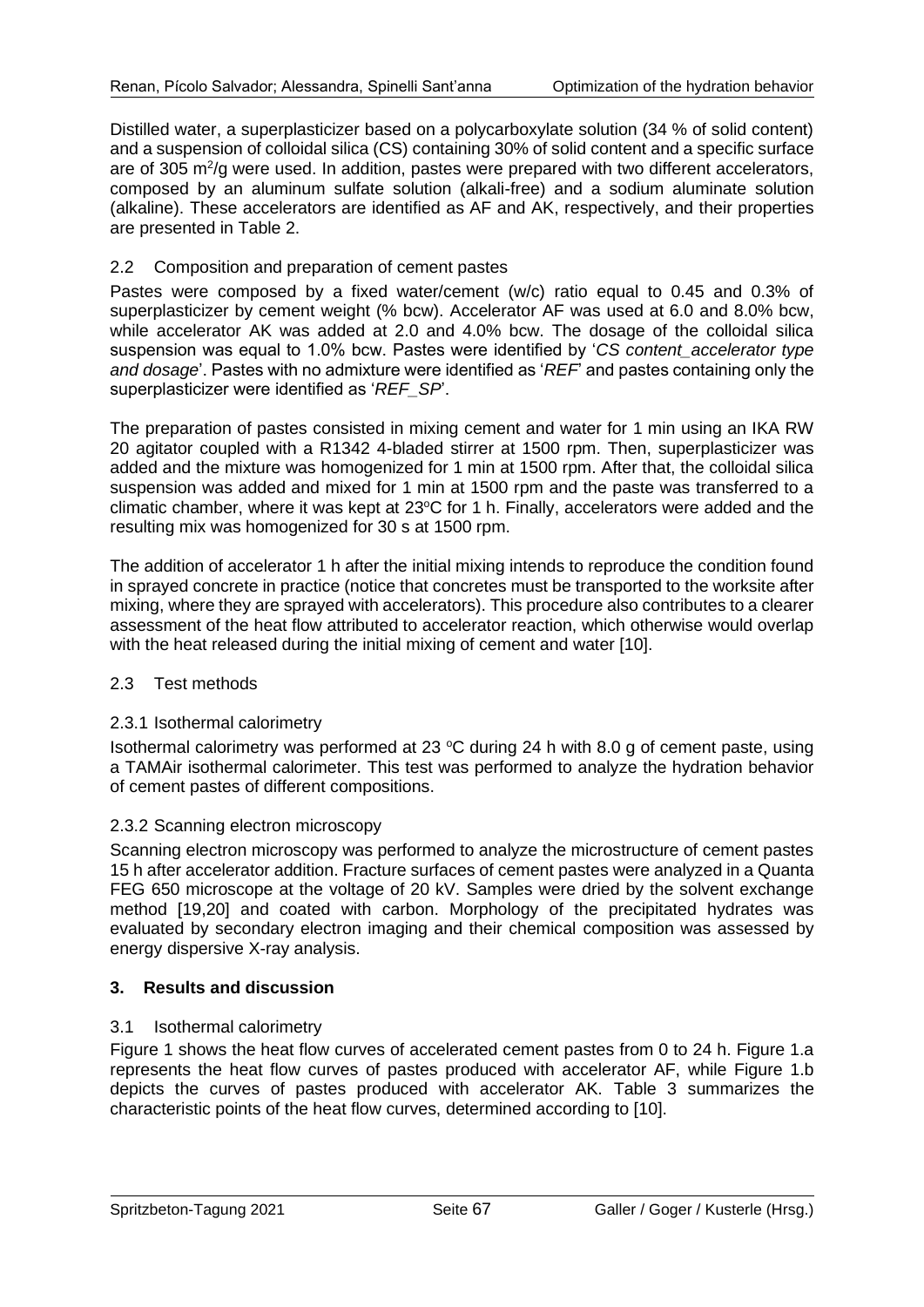

*Figure 1: Heat flow curves from 0 to 24 h obtained with cement pastes produced with accelerator AF (a) and accelerator AK (b)*

| Paste            | Induction<br>period (h) | Slope acceleration<br>(mW/g.h) | Maximum heat flow<br>(mW) |
|------------------|-------------------------|--------------------------------|---------------------------|
| <b>REF</b>       | 2.6                     | 0.838                          | 5.40                      |
| REF SP           | 5.4                     | 0.830                          | 5.41                      |
| CB 1.0%          | 4.9                     | 0.777                          | 5.23                      |
| AF 6.0%          | 2.4                     | 0.761                          | 7.56                      |
| AF 8.0%          | 2.4                     | 0.710                          | 7.26                      |
| AK 2.0%          | 2.3                     | 0.990                          | 4.49                      |
| AK 4.0%          | 0.94                    | 0.949                          | 4.12                      |
| CB 1.0%_ AF 6.0% | 2.2                     | 0.830                          | 8.22                      |
| CB 1.0%_ AF 8.0% | 2.2                     | 0.896                          | 8,71                      |
| CB 1.0%_AK 2.0%  | 0.73                    | 1.71                           | 4.75                      |
| CB 1.0%_AK 2.0%  | 0.80                    | 1.05                           | 4.44                      |

*Tab. 3: Analysis of the heat flow curves obtained with the cement pastes*

In Figure 1.a, it is possible to observe that paste REF\_SP presents a longer induction period than paste REF due to the retarding effect of the superplasticizer. The addition of the colloidal silica suspension does not alter the hydration profile of the paste REF\_SP significantly. In previous tests performed by the research group (not published), it seemed that colloidal silica agglomerated in pastes that did not contain accelerators. The formation of silica clusters prevents the formation of nucleation sites.

Comparing the curves of AF 6.0% and AF 8.0% with the curve of paste REF\_SP, a clear influence of the accelerator may be observed. As expected, accelerators increase the overall hydration rate due to the consumption of calcium and sulfate ions from the liquid phase for the formation of aluminate hydrates. Therefore, induction periods are reduced significantly, and the maximum heat flow reached in the main hydration peak is greater when accelerators are employed.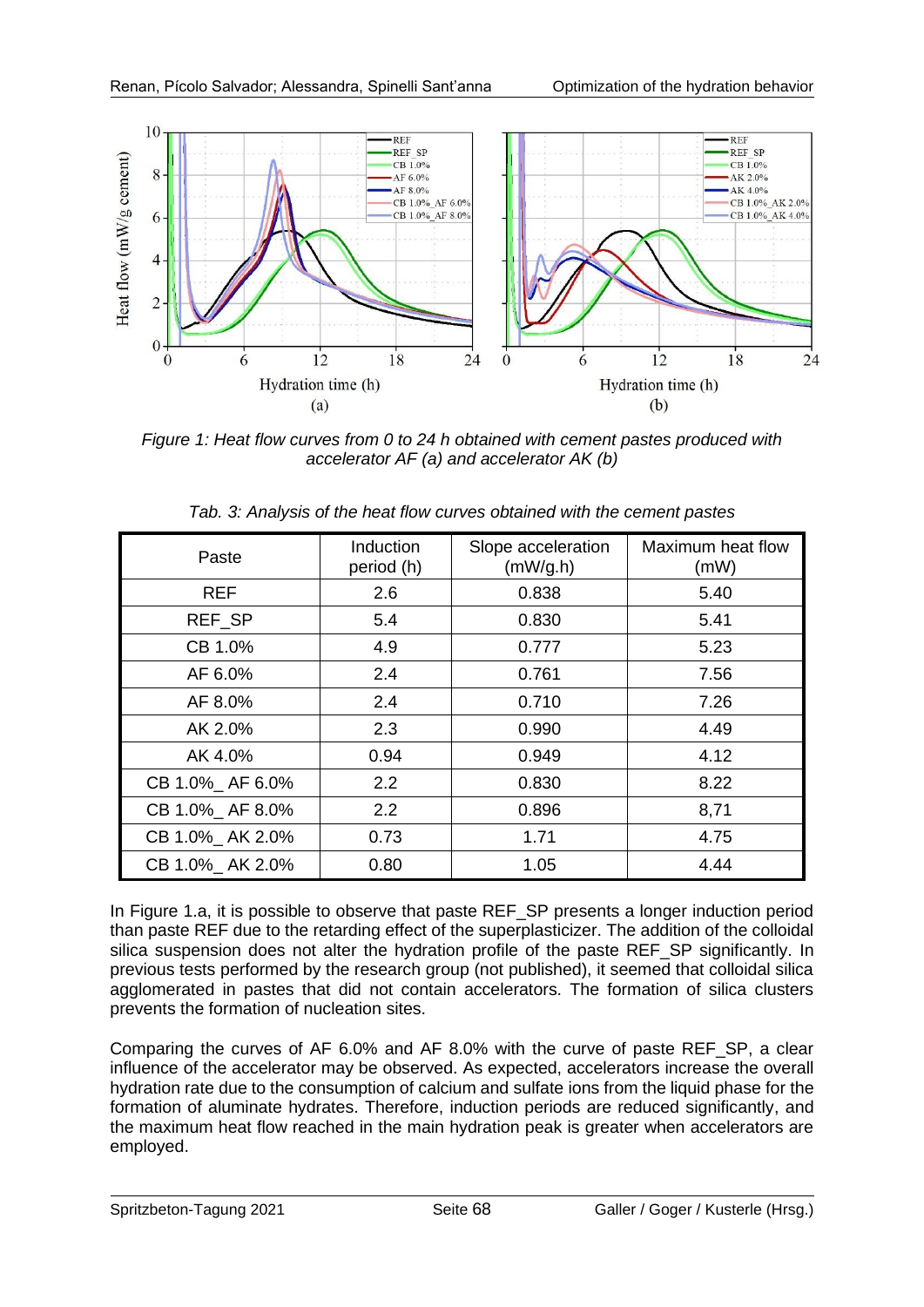When colloidal silica is added to the paste, an additional accelerating effect is observed. Pastes CB 1.0% AF 6.0% and CB 1.0% AF 8.0% present shorter induction periods and faster reaction rates than pastes AF 6.0% and AF 8.0%, respectively. This occurs because colloidal silica particles act as nucleating sites for the precipitation of C-S-H, contributing to increase the hydration rate of alite.

In Figure 1.b, similar results were found when the alkaline accelerator was used. The addition of colloidal silica contributes to reduce induction periods due to the nucleation effect of silica particles. An interesting fact is that the peak corresponding to accelerated  $C_3A$  reactions, observed around 2 h in the heat flow curves, is more intense in pastes containing colloidal silica. In addition, the reaction rate of the following peak is higher when colloidal silica is employed. This analysis indicates that colloidal silica may also contribute to avoid C<sub>3</sub>A reactions that suppress alite hydration.

In this sense, the combined interaction of colloidal silica and accelerator is beneficial to provide faster hydration rates, which are higher than when accelerators are used alone. Therefore, it is feasible to assume that the addition of colloidal silica may contribute to reduce accelerator dosage to obtain an equivalent hydration profile to systems containing accelerators at higher dosages. This approach may contribute to improve the durability of the matrix against chemical attacks, due to the reduced amount of aluminum incorporated in the matrix by accelerators.

#### 3.2 Scanning electron microscopy

Figure 2 presents SEM images obtained with cement pastes AF 8.0% (Figure 2.a) AK 4.0% (Figure 2.b), CB 1.0%\_AF 8.0% (Figure 2.c) and CB 1.0%\_AK 4.0% (Figure 2.d) 15 h after accelerator addition.

Figure 2.a, the precipitation of a large amount of acicular ettringite crystals may be observed in paste AF 8.0%. These crystals are formed due to the reaction of aluminum sulfate provided by accelerator with calcium and sulfate ions from the liquid phase and with aluminate phases from cement [10]. In Figure 2.b, the amount of ettringite crystals is lower and flat hexagonal plate-like crystals, composed mainly of AFm phases, may be found. This happens because the alkaline accelerator does not contain sulfate in its formulation, resulting in the conversion of ettringite to AFm phases by  $C_3$ A reactions [21].

In Figure 2.c, the morphology of ettringite crystals is different due to the use of colloidal silica (crystals identified by *AFt\**). Crystals seem to be thicker and agglomerated in small clusters, which may be the result of the nucleation effect of silica particles. In Figure 2.d, the paste CB 1.0%\_AK 4.0% seems to present a larger amount of ettringite crystals and lower contents of AFm phases than paste AK 4.0% (Figure 2.b). This result is beneficial because the early formation of AFm phases tend to reduce the mechanical strength of the matrix [9]. This observation is in line with the results of isothermal calorimetry.

In practice, the preparation of sprayed concrete using colloidal silica for real applications is not well known. In Brazil, laboratory-scale tests have been performed lately to propose novel admixtures for sprayed concrete production.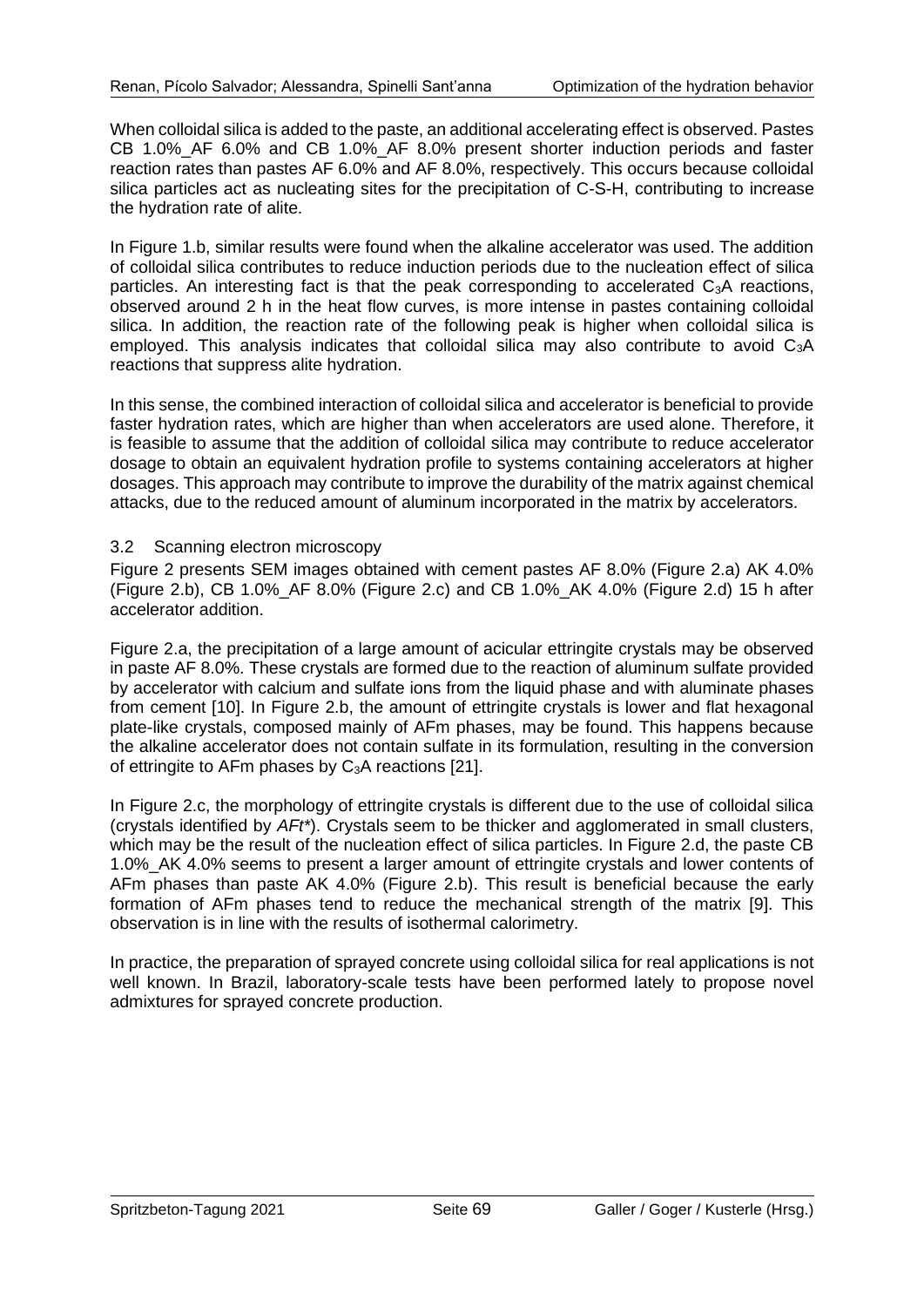



*Figure 2: SEM images of cement pastes AF 8.0% (a) AK 4.0% (b), CB 1.0%\_AF 8.0% (c) and CB 1.0%\_AK 4.0% (d) 15 h after accelerator addition*

# **4. Conclusions**

The following conclusions may be derived from the results obtained in this experimental program:

- A synergistic effect of the combined use of colloidal silica and accelerators was observed, resulting in faster reaction rates than in systems produced without colloidal silica.
- Colloidal silica acts as nucleating sites for the precipitation of C-S-H, contributing to increase the hydration rate of alite. In addition, this compound may also contribute to avoid C3A reactions that suppress alite hydration, especially when alkaline accelerators are used.
- The morphology of ettringite crystals change when colloidal silica is used. Crystals seem to be thicker and agglomerated in small clusters in pastes produced with alkalifree accelerators.
- When alkaline accelerators are used, the amount of AFm phases formed by accelerator reaction is reduced.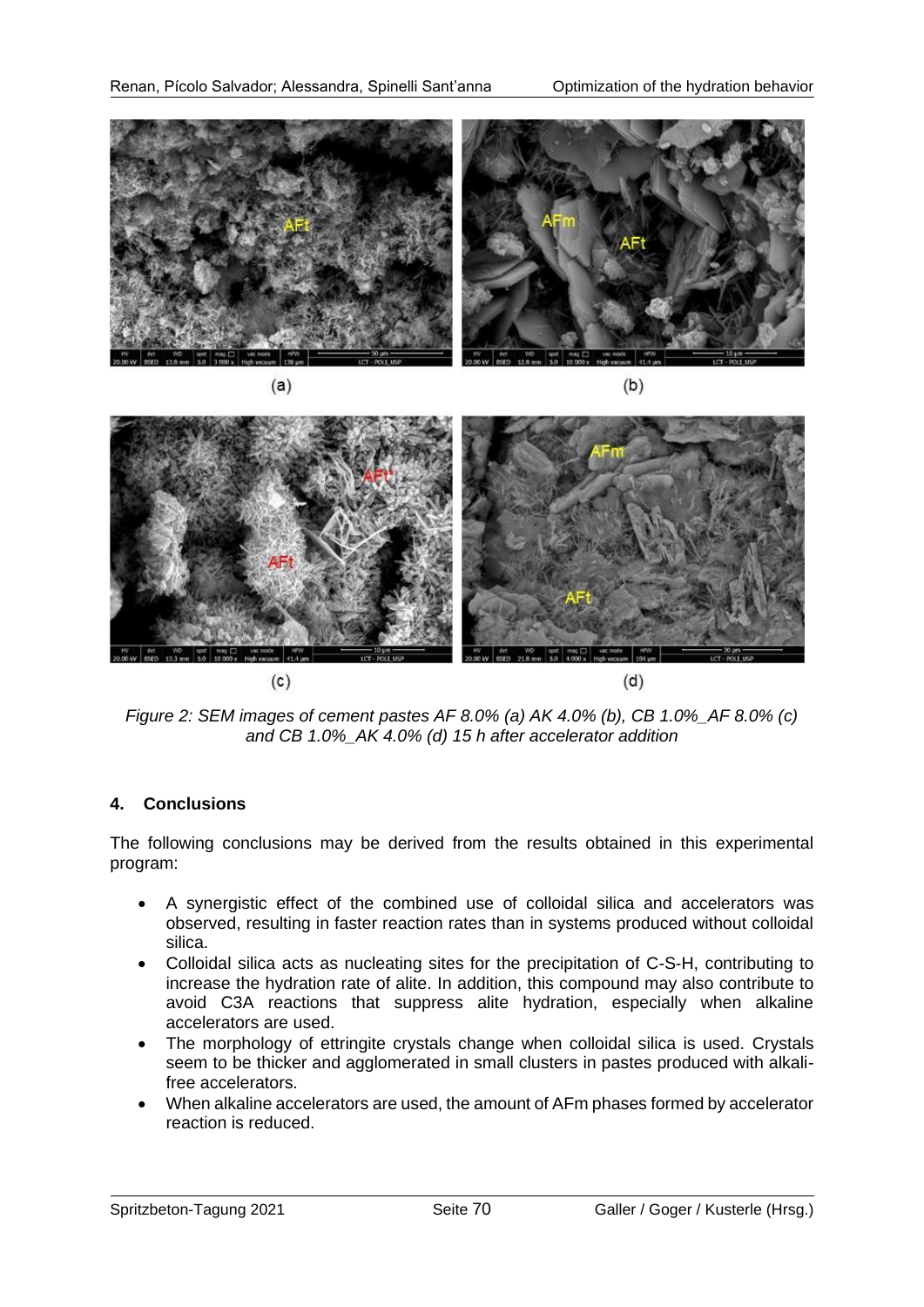• It is feasible to assume that the addition of colloidal silica may contribute to reduce accelerator dosage to obtain an equivalent hydration profile to systems containing only accelerators, normally employed at higher dosages.

#### **5. References**

- [1] Bernard, E.S.; Thomas, A.H.: Fibre reinforced sprayed concrete for ground support, Tunn. Undergr. Sp. Technol. 99 (2020) 103302.
- [2] ÖBV, Guideline "Sprayed Concrete," 3rd ed., Austrian Society for Construction Technology, Vienna, 2013.
- [3] Galobardes, I.; Cavalaro, S.H.P.; Goodier, C.I.; Austin, S.; Rueda, A.: Maturity method to predict the evolution of the properties of sprayed concrete, Constr. Build. Mater. 79 (2015) 357–369.
- [4] Galan, I.; Baldermann, A.; Kusterle, W.; Dietzel, M.; Mittermayr, F.: Durability of shotcrete for underground support – Review and update, Constr. Build. Mater. 202 (2019) 465–493.
- [5] Galobardes, I.: Characterization and control of wet-mix sprayed concrete with accelerators. Doctorate Thesis. Polytechnic University of Catalonia, 2013.
- [6] Salvador, R.P.; Cavalaro, S.H.P.; Cano, M.; Figueiredo, A.D.: Influence of spraying on the early hydration of accelerated cement pastes, Cem. Concr. Res. 88 (2016) 7–19.
- [7] Herrera-Mesen, C.; Salvador, R.P.; Cavalaro, S.H.P; Aguado, A.: Effect of gypsum content in sprayed cementitious matrices: Early age hydration and mechanical properties, Cem. Concr. Compos. 95 (2019) 81–91.
- [8] Briendl, L.G.; Mittermayr, F.; Baldermann, A.; Steindl, F.R.; Sakoparnig, M.; Letofsky-Papst, I.; Galan, I.:

Early hydration of cementitious systems accelerated by aluminium sulphate: Effect of fine limestone, Cem. Concr. Res. 134 (2020) 106069.

- [9] Salvador, R.P.; Cavalaro, S.H.P.; Monte, R.; Figueiredo, A.D.: Relation between chemical processes and mechanical properties of sprayed cementitious matrices containing accelerators, Cem. Concr. Compos. 79 (2017) 117–132.
- [10] Salvador, R.P.; Cavalaro, S.H.P.; Cincotto, M.A.; Figueiredo, A.D.: Parameters controlling early age hydration of cement pastes containing accelerators for sprayed concrete, Cem. Concr. Res. 89 (2016) 230–248.
- [11] Salvador, R.P.; Rambo, D.A.S.; Bueno, R.M.; Lima, S.R.; Figueiredo, A.D.: Influence of accelerator type and dosage on the durability of wet-mixed sprayed concrete against external sulfate attack, Constr. Build. Mater. 239 (2020) 117883.
- [12] Salvador, R.P.; Cavalaro, S.H.P.; Segura, I.; Margarita, G.: Relation between ultrasound measurements and phase evolution in accelerated cementitious matrices, Mater. Des. 113 (2017) 1–34.
- [13] Galobardes, I.; Cavalaro, S.H.P.; Aguado, A.; Garcia, T.: Estimation of the modulus of elasticity for sprayed concrete, Constr. Build. Mater. 53 (2014) 48–58.
- [14] Herrera-Mesen, C.; Salvador, R.P.; Ikumi, T.; Cavalaro, S.H.P; Aguado, A.: External sulphate attack of sprayed mortars with sulphate-resisting cement: influence of accelerator and age of exposition, Cem. Concr. Compos. (2020).
- [15] Senff, L.; Labrincha, J.A.; Ferreira, V;M.; Hotza, D.; Repette, W.L.: Effect of nano-silica on rheology and fresh properties of cement pastes and mortars, Constr. Build. Mater. 23 (2009) 2487–2491.
- [16] Rupasinghe, M.; San Nicolas, R.; Mendis, P.; Sofi, M.; Ngo, T.: Investigation of strength and hydration characteristics in nano-silica incorporated cement paste, Cem. Concr. Compos. 80 (2017) 17–30.
- [17] Flores, Y.C.; Cordeiro, G.C.; Toledo Filho, R.D.; Tavares, L.M.; Performance of Portland cement pastes containing nano-silica and different types of silica, Constr. Build. Mater. 146 (2017) 524–530.
- [18] AENOR, UNE-EN 196-2: Methods of testing cement. Part 2: Chemical analysis of cement, 2013.